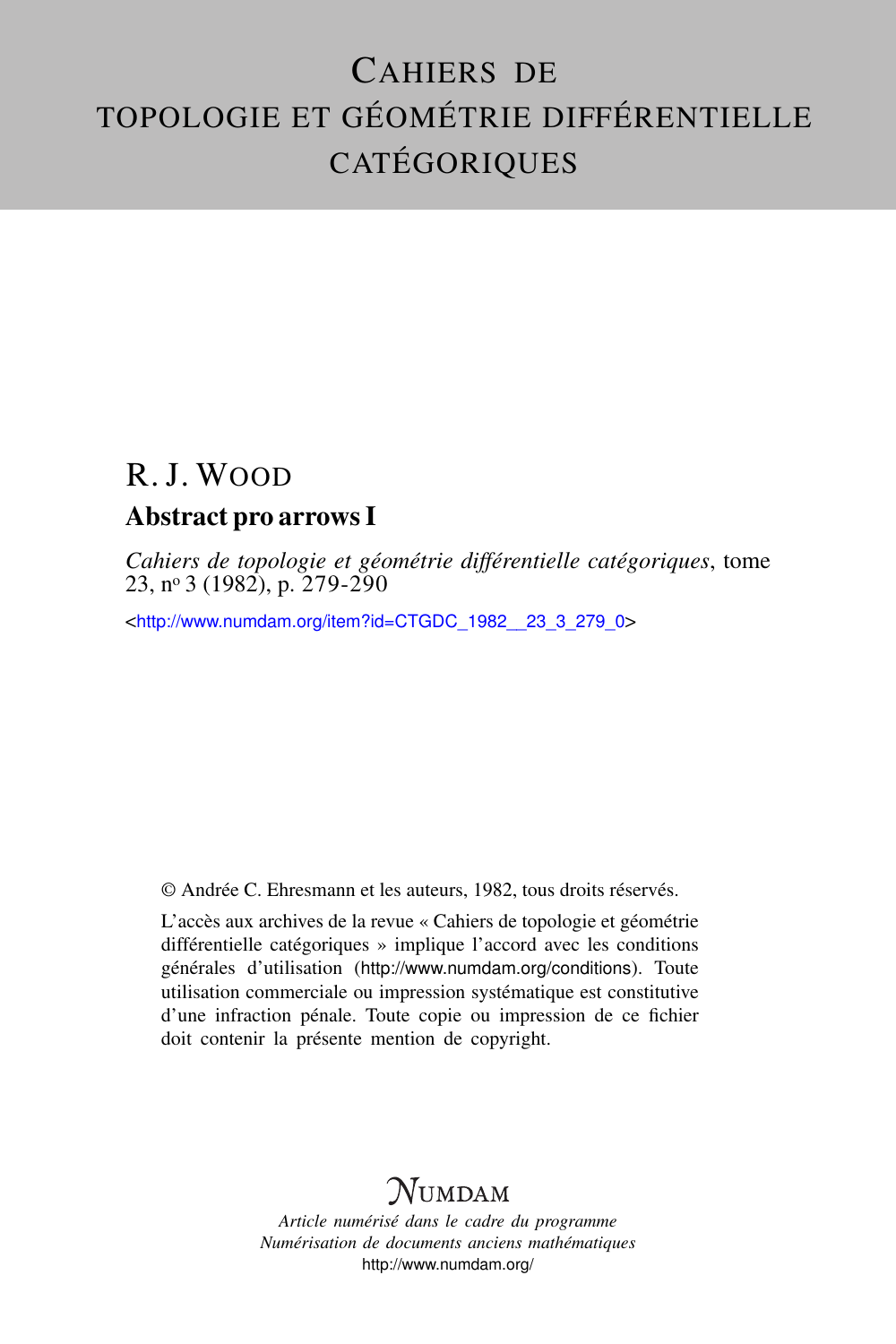### **ABSTRACT PROARROWS I** by  $R. J. WOOD$

#### 0. INTRODUCTION.

In any 2-category  $K$  one can do a certain amount of «formal category theory». For example one can define extensions, liftings, adjoints, monads, etc... and prove various simple propositions about them. There are now numerous examples in the literature. We draw the reader's attention to Propositions 1 and 2 in  $[S \& W]$ , for they will be used in the present paper. Most such results, with minor modifications, also hold in the more general context of an arbitrary bicategory.

Clearly  $K$  has to possess additional structure and/or enjoy certain properties in order to capture within it many results which hold in  $CAT$ . Identification and study of several structures and properties has been carried out in various papers. «Yoneda structures» (Street and Walters [S&W]) «the calculus of modules» (Street  $[S_1]$ ) and «elementary cosmoi» (Street [S<sub>2</sub>]) provide examples of what we have in mind. Indeed, this paper leans heavily on the considerations of the above authors.

Let set denote the category of sets in some universe and let  $SET$ denote the category of sets in another universe which contains the first as an element. If  $CAT = cat(SET)$ , then set is an object of  $CAT$ , but SET is not. Let  $K = CAT$  and let A and B be objects of K; then  $K(A, B) = B^A$ , the usual functor category. (It is also an object of  $K$ .) The category of profunctors from  $A$  to  $B$  is given by

$$
\mathcal{M}(A, B) = SET^{B^{op} \times A}
$$

Of fundamental importance is the full subcategory  $m(A, B) = set^{B^{op} \times A}$ . We have

$$
\mathbf{K}^{coop}((set^A)^{op},B)=m(A,B)=\mathbf{K}(A,set^{B^{op}}).
$$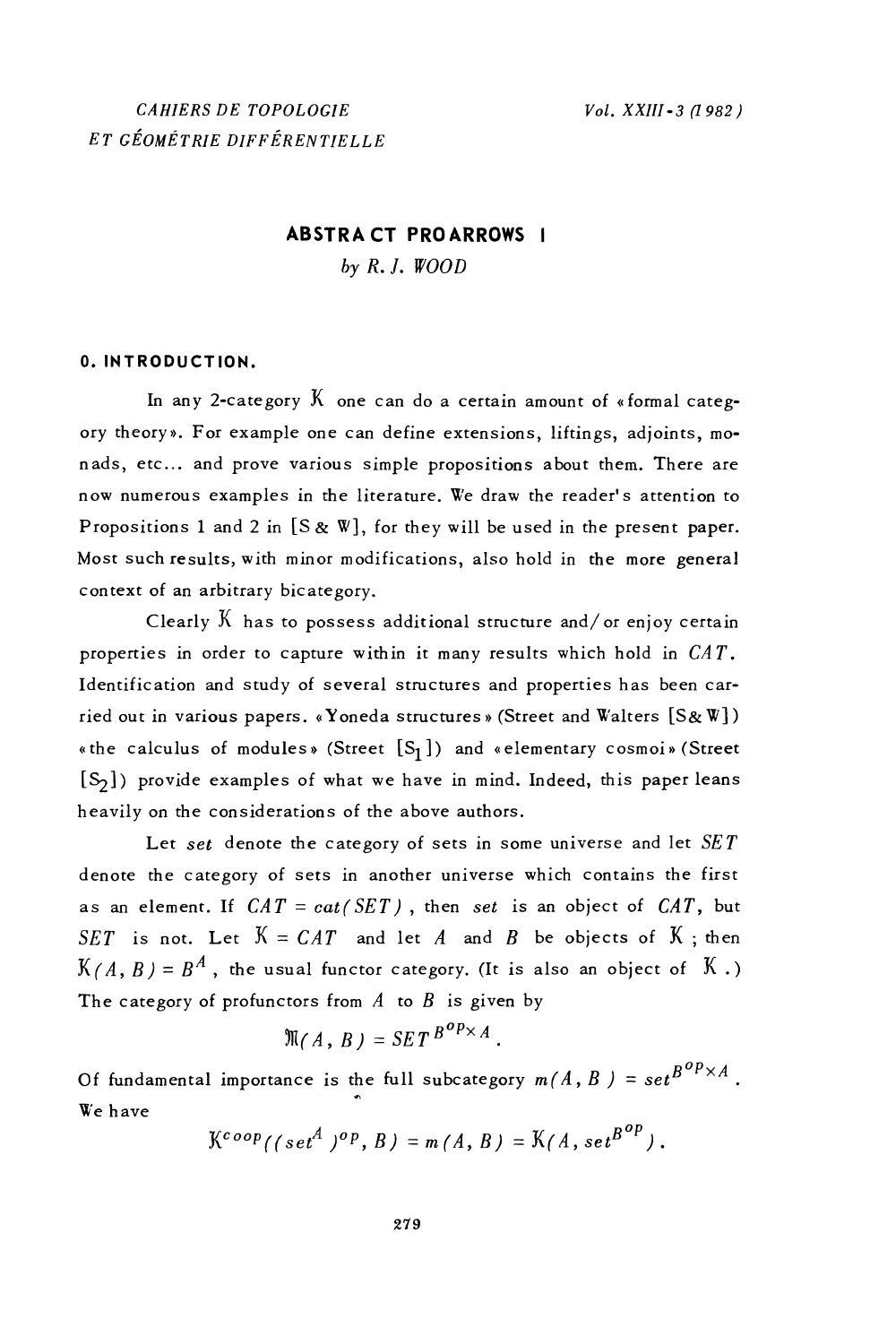A cospan  $A \xrightarrow{f} M \xleftarrow{g} B$  in CAT is said to be *admissible* if the composite

 $R^{\rho}P \times A \quad g^{\rho}P \times f \quad M^{\rho}P \times M \quad M(\text{-},\text{-}) \quad SFT$ 

is in  $m(A, B)$ . An arrow  $B \stackrel{g}{\rightarrow} M$  is admissible if the cospan  $M \rightarrow M \stackrel{g}{\rightarrow} B$  is.

Abstractly given admissible arrows and, for admissible  $A$ , abstract Yoneda arrows  $A \rightarrow \mathcal{P}A$  were the starting point for the axiomatic investigations in [S&W]. In subsequent work we will require admissible cospans,  $\mathcal P$  and a left 2-adjoint of  $\mathcal P$  for the 2-categories  $K$  that we consider. This suggests a slight retreat from  $[S\& W]$  to a middle-of-the-road abstract m as above. m is also easier to work with than  $\mathcal P$  in the same way that monoidal categories are easier to work with than closed categories. Recasting [S&W] in this guise shows that size considerations are quite a secondary feature for many formal concepts and we thus arrive at  $\mathbb M$ , the subject of this paper.

More explicitly, our starting data is a  $K$ , together with a homomorphism of bicategories ()<sub>x</sub>:  $K \rightarrow M$ , subject to axioms suggested by  $CAT \rightarrow PROF$  (PROF being the bicategory of profunctors mentioned above). Simple variants of this paradigmatic example are provided by

 $K = V - CAT$  ( $\mathbb{N}$  = enriched profunctors)

 $K = S\text{-}in\text{desced-}\text{CAT}$  ( $\mathbb{N} = \text{indexed}$  profunctors).

We should point out though that like  $\mathcal P$  in [S&W] our data is not grounded in a universal property, so that even for the  $K$  above considerable flexibility is possible. With slight modifications the examples in [S&W] apply here. Considering set as a locally discrete bicategory, set  $\rightarrow rel$ , where rel is the bicategory of sets and relations, yields an example as does also  $SET \rightarrow CAT \rightarrow PROF$ .

A remark about our first axiom is in order. We have demanded that  ${\mathfrak M}$  be biclosed and yet our results about p $\it{poarrows}$  presented here do not depend on it. Elsewhere we will make use of this axiom and others relating  $M$  to the spans and to the cospans of  $K$ . For the present Axiom 1 serves only as a notational convenience (as does Axiom 4) so the following is also an example:  $K =$  the opposite of the 2-category of toposes and geometric morphisms,  $M =$  the 2-category of toposes and left exact functors.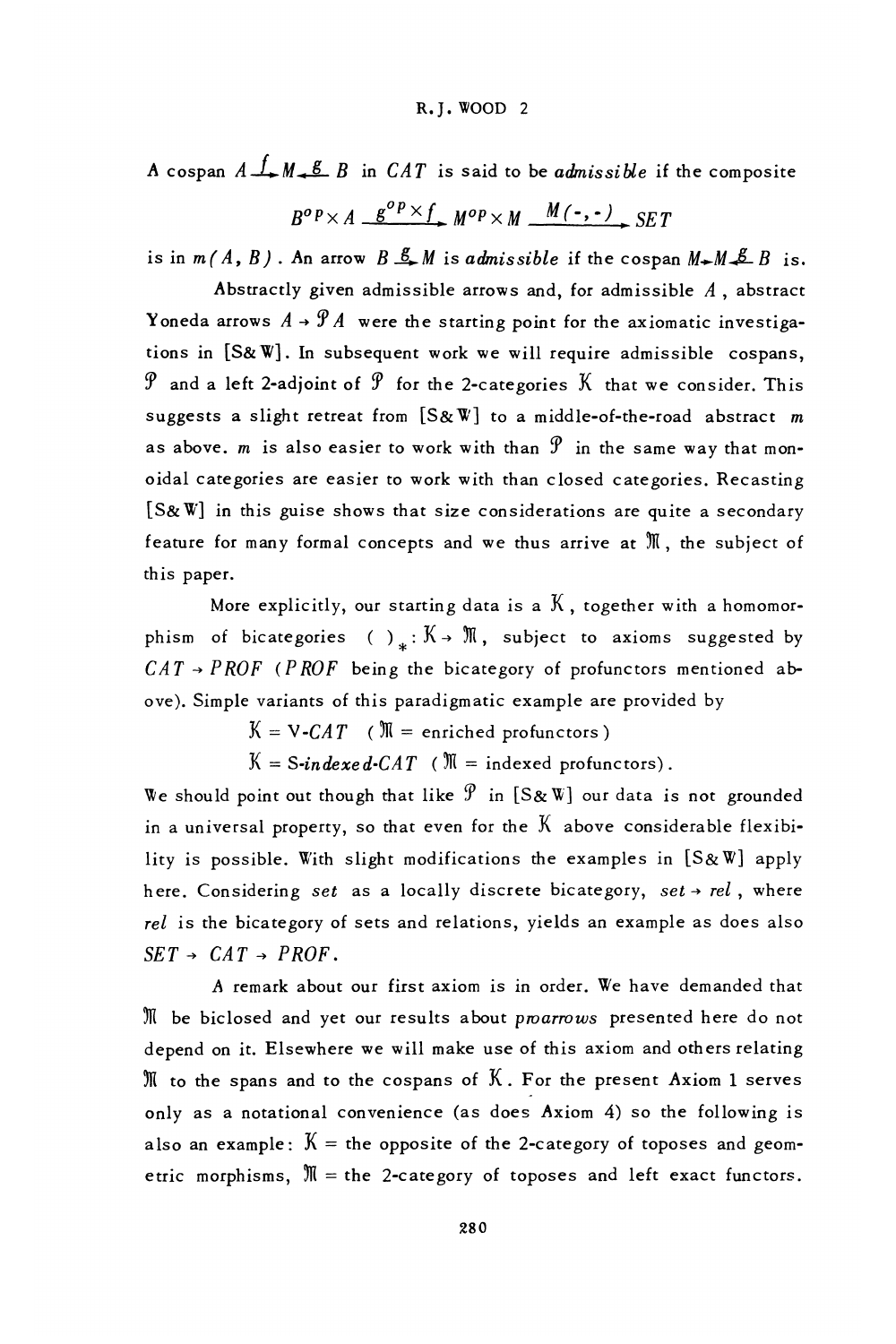Regarding a left exact functor between toposes as a progeometric morphism provides further insight into the «glueing construction» and the «left exact cotriple construction». Indeed, the corresponding constructions for profunctors are well known. These matters will be dealt with axiomatically in the sequel mentioned above.

All definitions in this paper are relative to  $( )_{x}$  as introduced in Section 1.  $\breve{\text{K}}$  denotes a fixed bicategory, although in practice it is usually a 2-category. Even when the latter is the case, M is usually just a bicategory. We have suppressed all mention of the coherent isomorphisms.

Thanks go to Bob Paré for helpful discussions.

#### 1. A BSTRACT PROARROWS.

A homomorphism of bicategories (see [B]) ()<sub>\*</sub>:  $K \rightarrow \mathbb{N}$  is said to equip  $K$  with abstract proarrows if the following axioms are satisfied: AXIOM 1. M is biclosed.

AXIOM 2. For every arrow f in K,  $f_*$  has a right adjoint  $f^*$  in  $\mathfrak M$ . A XIOM 3. () is locally fully faithful.

Any homomorphism of bicategories () :  $K \rightarrow \mathbb{M}$  admits a factorization  $K \rightarrow \emptyset \rightarrow \mathbb{N}$  where the objects of  $\emptyset$  are those of  $K$ ,

$$
9(A, B) = \mathcal{M}(A_{\ast}, B_{\ast})
$$

and the rest of the data is obvious.

PROPOSITION 1. With notation as above, if  $K \rightarrow \mathbb{N}$  equips K with abstract proarrows, so does  $K \rightarrow \mathcal{Y}$ .

We henceforth assume

AXIOM 4. The objects of  $M$  are those of  $K$  and ()<sub>\*</sub> is the identity on objects.

Horizontal composition in  $M$  will be denoted by  $\otimes$  and all composites in  $K$  and in  $\mathbb M$  will be written in diagrammatic order. For arrows  $\Phi: A \rightarrow B$ ,  $\Psi: B \rightarrow C$  and  $\Gamma: A \rightarrow C$  in  $\mathbb{N}$ , the following will serve to illustrate our notation for the biclosed structure: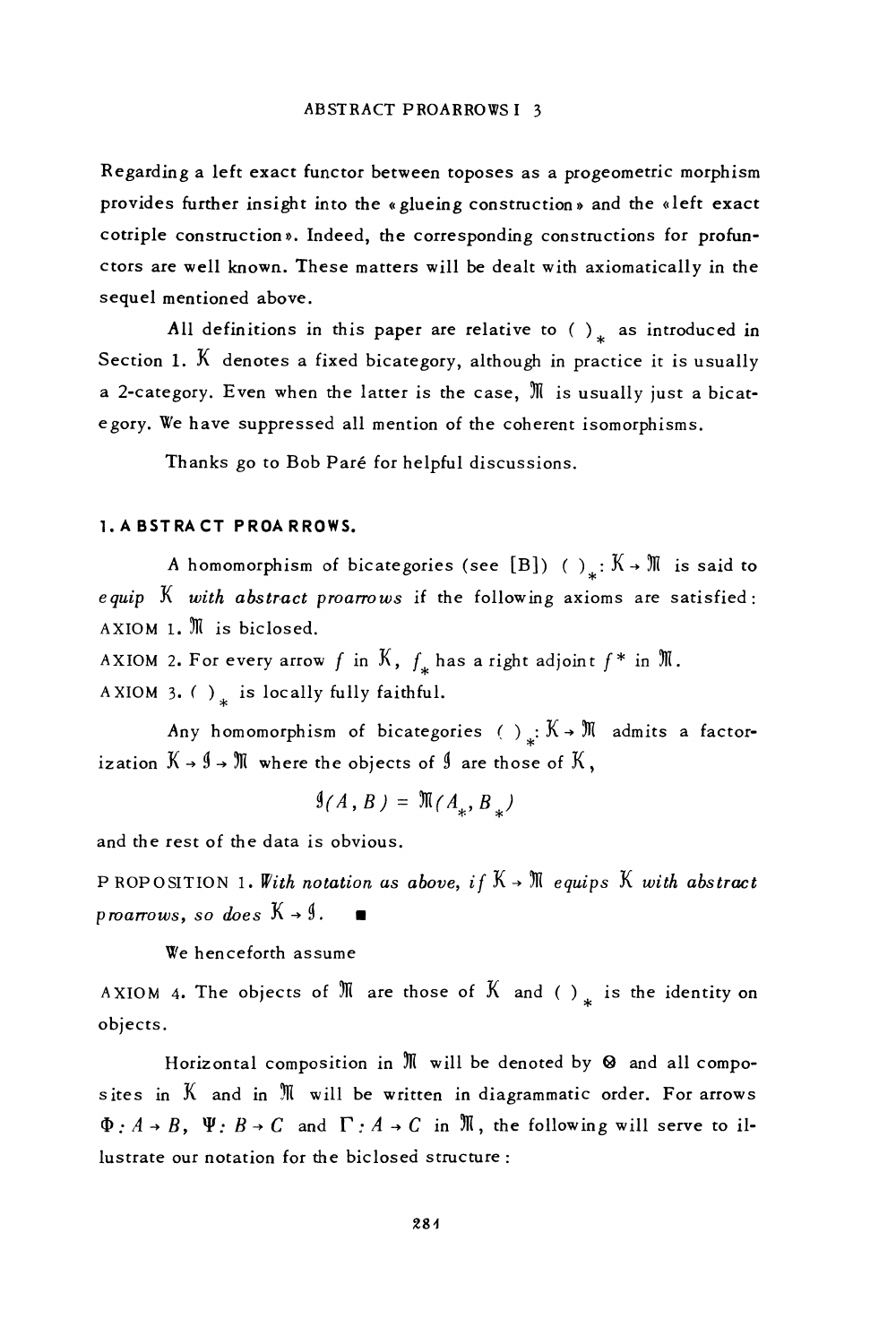R. J. WOOD 4



TAUTOLOGY 2.

is a right lifting in M and



is a right extension in  $\mathbb{M}$ .

For  $f: A \rightarrow B$  in K, we denote the unit of the adjunction  $f_* \rightarrow f^*$ in  $\mathbb N$  by  $\overline{f}$ :  $I_A \rightarrow f_* \otimes f^*$ . Recall from [S& W] that



is the unit for an adjunction iff the diagram is an absolute left lifting iff the diagram is an absolute left extension. Thus, for a transformation

$$
A \xrightarrow{\qquad f \qquad \qquad } B
$$

in  $K$  we can define  $\tau^*$  to be the unique transformation in  $\mathbb M$  satisfying the equality



This yields a homomorphism ()\*:  $K^{coop}$  +  $\mathfrak{M}$ .

Axiom 3 asserts that, for all objects  $A$  and  $B$  and all arrows  $f, g: A \longrightarrow B$  in  $K$ , there is a bijection as indicated by the first horizontal line below. The second bijection is then trivial.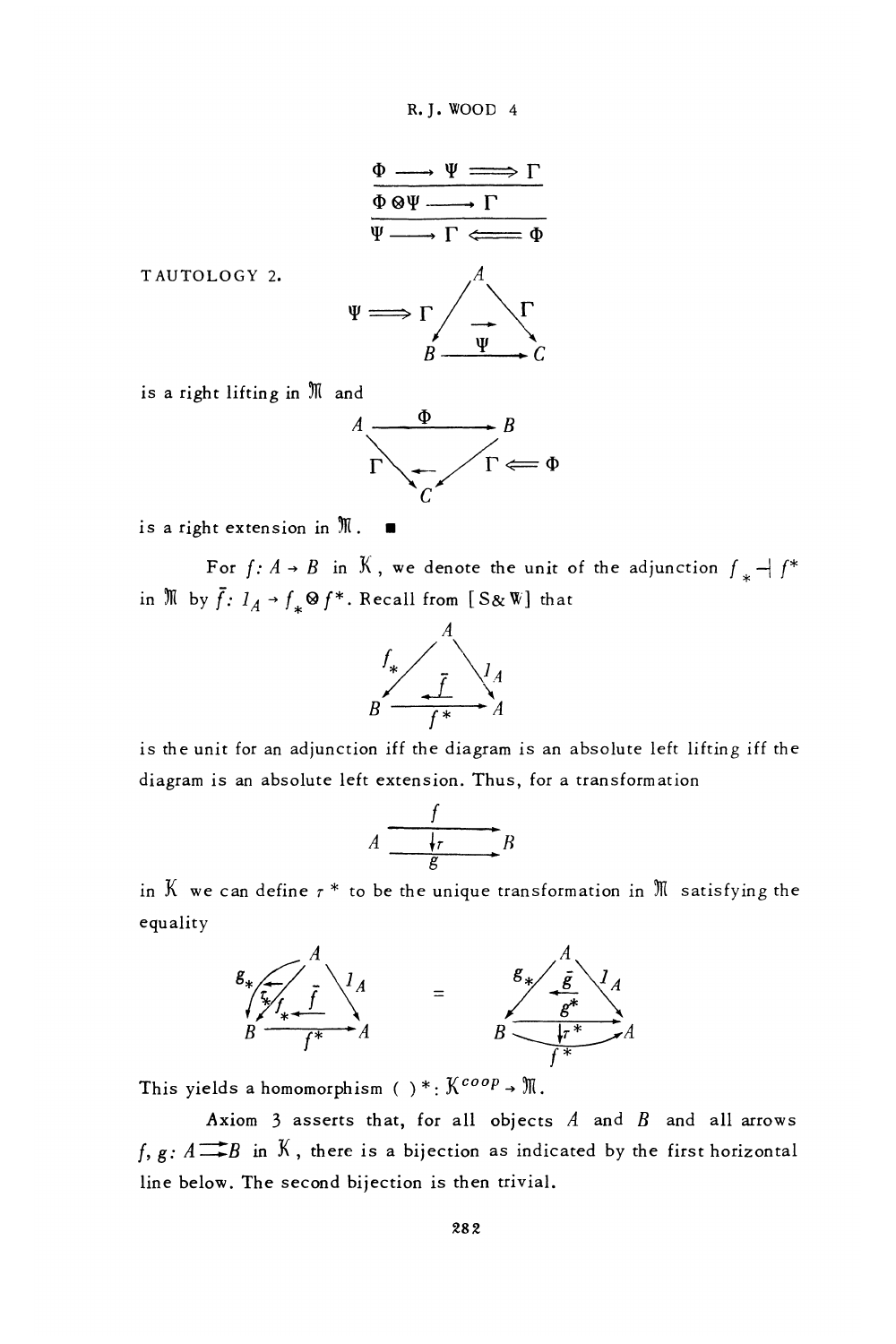$$
\frac{f_* \longrightarrow g_*}{f \longrightarrow g}
$$

$$
\frac{f \longrightarrow g}{g^* \longrightarrow f^*}
$$

For  $f: A \rightarrow M$  and  $g: M \leftarrow B$  in K it will sometimes be illuminating to write

$$
f_* = M[1, f], g^* = M[g, I] \text{ and } f_* \otimes g^* = M[g, f].
$$
  
\nPROPOSITION 3*(Yoneda), For b: X \rightarrow B in X:*  
\n*(i) For*  $\Phi : A \rightarrow B in \mathbb{N}, b_* \Longrightarrow \Phi \approx \Phi \otimes b^*$ .  
\n*(ii) For*  $\Psi : A \leftarrow B in \mathbb{N}, \Psi \Longleftarrow b^* \approx b_* \otimes \Psi$ .  
\nPROOF. (i)  
\n
$$
\frac{\Gamma \rightarrow \Phi \otimes b^*}{\Gamma \otimes b_* \rightarrow \Phi}
$$
  
\n*(ii) Similarly*

(ii) Similarly.

COROLLARY 4. For b:  $X \rightarrow B$  and  $i : A \rightarrow B$  in K,

$$
b \implies j_* \approx B \; [ \; b \; , \; j] \approx b^* \Longleftarrow j^* \, . \quad \blacksquare
$$

The above isomorphisms of arrows in  $M$  are a strong internalization of the bijections which precede Proposition 3.

In any bicategory, an arrow  $\Delta$ :  $X \rightarrow Y$  is said to be *left* (resp. *right*) continuous if  $\Delta$  respects all right liftings (resp. extensions). So, in symbols,  $\Delta$  is left (resp. right) continuous iff  $\Delta \otimes (\Psi \Longrightarrow \Gamma) \approx \Psi \Longrightarrow (\Delta \otimes \Gamma)$ (resp.  $(\Gamma \Longleftarrow \Phi) \otimes \Delta \approx (\Gamma \otimes \Delta) \Longleftarrow \Phi$ ) for all appropriate  $\Gamma$  and  $\Psi$  (resp.  $\Gamma$  and  $\Phi$ ). In one form or another the following «very formal adjoint arrow Theorem» is classical:

LEMMA 5. In any biclosed bicategory an arrow is a left (resp. right) adjoint iff it is left (resp. right) continuous.

PROOF. The «only if» part is true in any bicategory. Conversely assume that  $\Delta: X \rightarrow Y$  is left continuous. Define  $\Gamma = \Delta \Longrightarrow l_y: Y \rightarrow X$ .  $\Delta$  respects the lifting so, by (a dual of) Proposition 2 in [S&W],  $\Delta \rightarrow \Gamma$ .

#### 2. INDEXED LIMITS.

For  $\Phi$ :  $M \rightarrow A$  in  $\mathbb{N}$  and  $s : A \rightarrow C$  in  $K$ , a  $\Phi$ -indexed colimit for s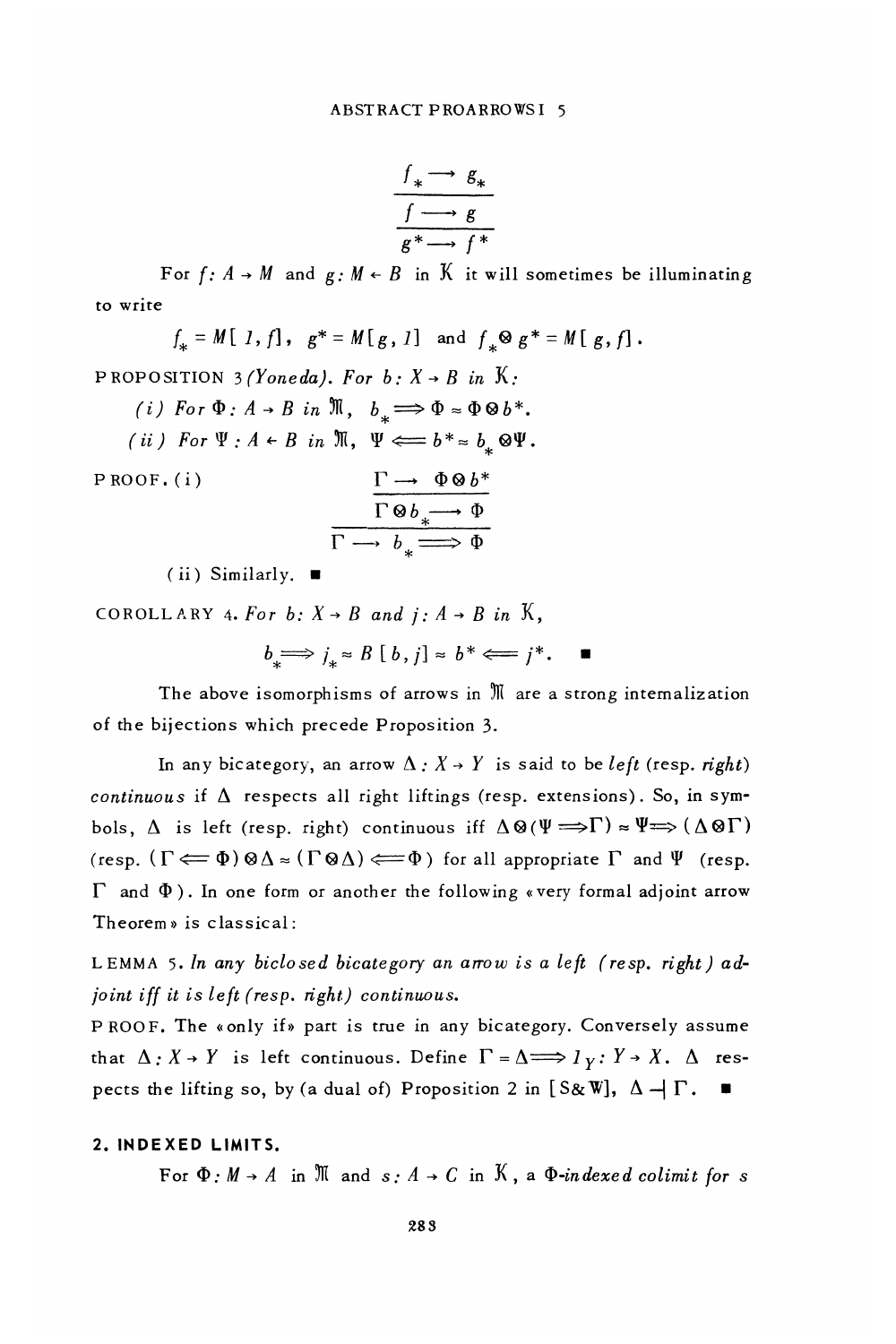is an arrow  $\Phi \cdot s$ :  $M \rightarrow C$  in  $\mathcal{K}$  and a transformation



such that the indicated diagram is right lifting. So if  $\Phi \cdot s$  exists it is characterized, uniquely up to isomorphism, by  $(\Phi \cdot s)^* \approx \Phi \Longrightarrow s^*$ .

For  $\Psi$ :  $A \rightarrow M$  in  $\mathbb N$  and  $s$ :  $A \rightarrow C$  in  $\mathbb K$ , a  $\Psi$ -indexed limit for s is an arrow  $\{\Psi, s\}$ .  $M \to C$  in  $\mathcal K$  and a transformation



such that the indicated diagram is a right extension. If  $\{\Psi, s\}$  exists we have  $\{\Psi, s\}_{*} \approx s_{*} \Leftarrow \Psi$ .

For K as in [S&W] it may happen that  $\Phi : M \rightarrow A$  in  $\mathbb{N}$  can be replaced by  $j: M \rightarrow \mathcal{P}A$  in K. When this is the case our definition of  $\Phi \cdot s$ easily translates into the definition of  $col(j, s)$  given there (if  $\Phi \cdot s$  is «admissible»). The way in which  $col(i, s)$  captures the colimit-like notions of enriched category theory has been discussed in [S&W]. A more detailed account of an important special case is given in  $[B \& K]$ . Here we will just indicate how the above notion of limit applies to «ordinary limits» in  $CAT$ , V-CAT, S-indexed-CAT (see [P&S]), etc. A similar discussion can be found in  $[B & K]$ .

For many K we have  $CAT \times K \rightarrow K$ ,  $(D,X) \mapsto DX$  satisfying

$$
\frac{X \longrightarrow Y \text{ in } K}{D \longrightarrow X \times (X, Y) \text{ in } CAT}
$$

i.e.,  $K$  is  $*CAT$ -tensored», or we have some fragment of such. In this case the «ordinary» limit  $\lim f: X \to Y$  of a D-diagram  $f: D \to K(X, Y)$  of objects of Y defined over X is given by  $\{(\xi^T X)_{\ast}, \overline{f}\}$ , where  $\xi^T X : DX \to X$  in K is given by tensoring  $! : D \rightarrow 1$  with X and  $f: D X \rightarrow Y$  is the transpose of  $f$ .

 $\{\Psi, s\}$  may be said to exist weakly if  $\{\Psi, s\}$  enjoys the universal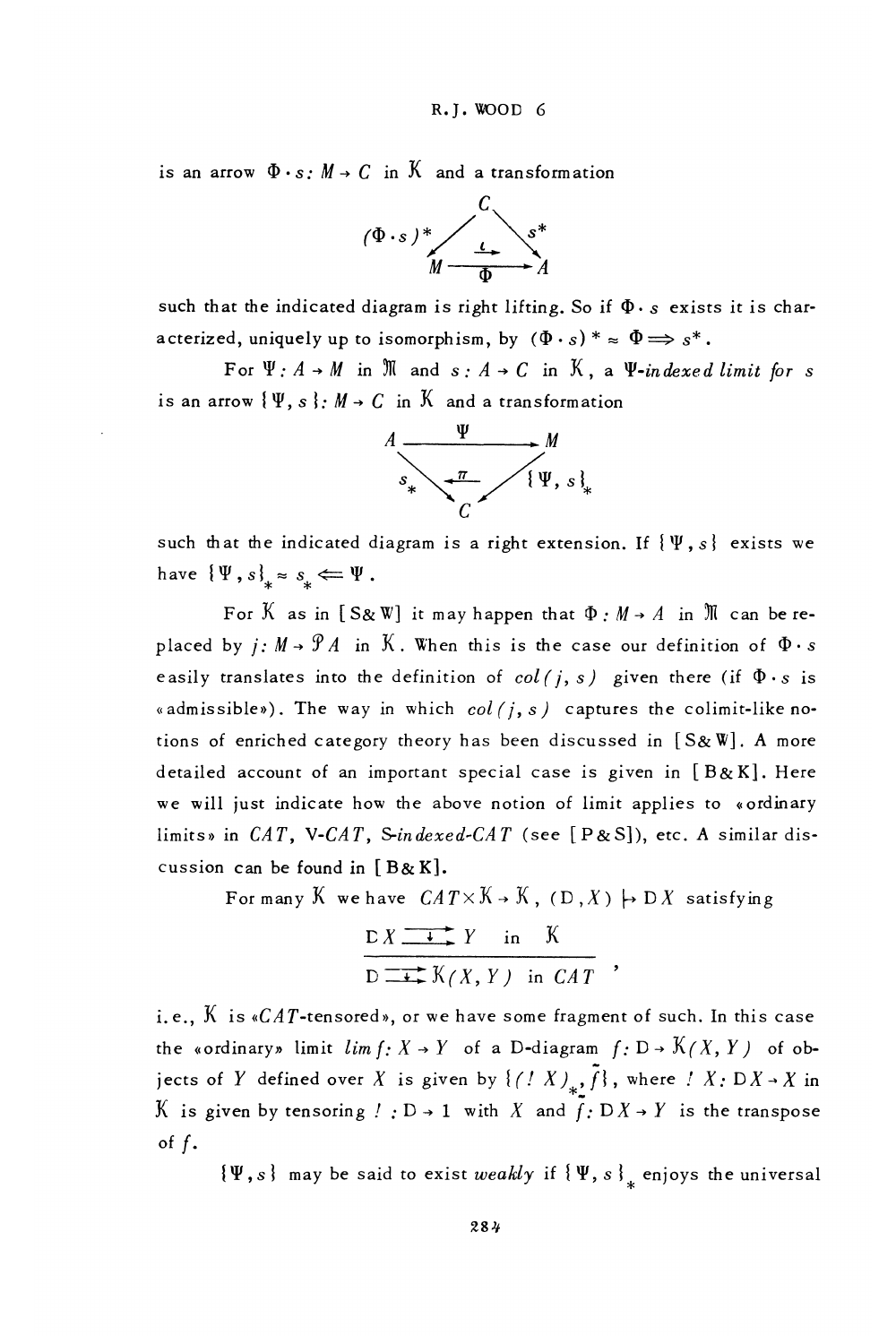property merely with respect to arrows in  $\mathbb M$  of the form  $t_* : M \to C$ . Let  $K = V - CAT$ , for suitable V, in the discussion above and let ( ) :  $K \rightarrow \mathbb{R}$ be as expected. Then weak existence of  $\{(IX)_n, \tilde{f}\}$ , for X the unit V-category, coincides with existence of  $\lim f$  in  $Y_0$ , the underlying category of  $Y$ , while true existence coincides with the usual notion of existence in  $Y$ . We will not pursue the question «When does weak existence imply existence? » in this paper.

We return now to our general considerations.

PROPOSITION 6. For  $\Gamma: N \to M$  in  $\mathfrak{M}$ ,  $\Phi: M \to A$  in  $\mathfrak{M}$  and  $s: A \to C$  in K, if  $\Phi$  is exists, then  $\Gamma \cdot (\Phi \cdot s) \approx (\Gamma \otimes \Phi) \cdot s$  when either side exists. Similarly, for suitable  $\Psi$  and  $\Delta$  in  $\mathfrak{M}, \{\Delta, \{\Psi, s\}\}\approx {\{\Psi \otimes \Delta, s\}}$  when either side exists.

PROOF. In general:

 $\Gamma \Rightarrow (\Phi \Rightarrow \Lambda) \approx (\Gamma \otimes \Phi) \Rightarrow \Lambda$  and  $(\Lambda \Leftarrow \Psi) \Leftarrow \Lambda \approx \Lambda \Leftarrow (\Psi \otimes \Lambda)$ .

Using the first isomorphism the first result follows from

 $(\Gamma \cdot (\Phi \cdot s))^* \approx \Gamma \Rightarrow (\Phi \Rightarrow s^*)$  and  $((\Gamma \otimes \Phi) \cdot s)^* \approx (\Gamma \otimes \Phi) \Rightarrow s^*$ .

Similarly, the second result follows using the second isomorphism.  $\blacksquare$ 

PROPOSITION 7. For  $a: X \rightarrow A$  in  $K$  and  $s: A \rightarrow C$  in  $K$ .

$$
a_{*} \cdot s = a s = \{a^{*}, s\}.
$$

PROOF.

$$
(a s)* \approx s*@a* \approx a_* \Longrightarrow s* \approx (a_* \cdot s)*
$$

where the second isomorphism is the Yoneda isomorphism of Proposition 3.

An arrow  $f: C \rightarrow D$  in K is said to preserve  $\Phi \cdot s$  (resp.  $\{\Psi, s\}$ ) when the defining lifting (resp. extension) diagram is respected by  $f^*$ (resp.  $f_*$ ). PROPOSITION 8. If  $f$  has a right (resp. left) adjoint in  $K$ , it preserves any indexed colimits (resp. limits) for which this makes sense.

PROOF. If  $f - |u|$ , then  $f^* - |u^*|$  and Lemma 5 applies. Similarly if  $t - |f|$ ,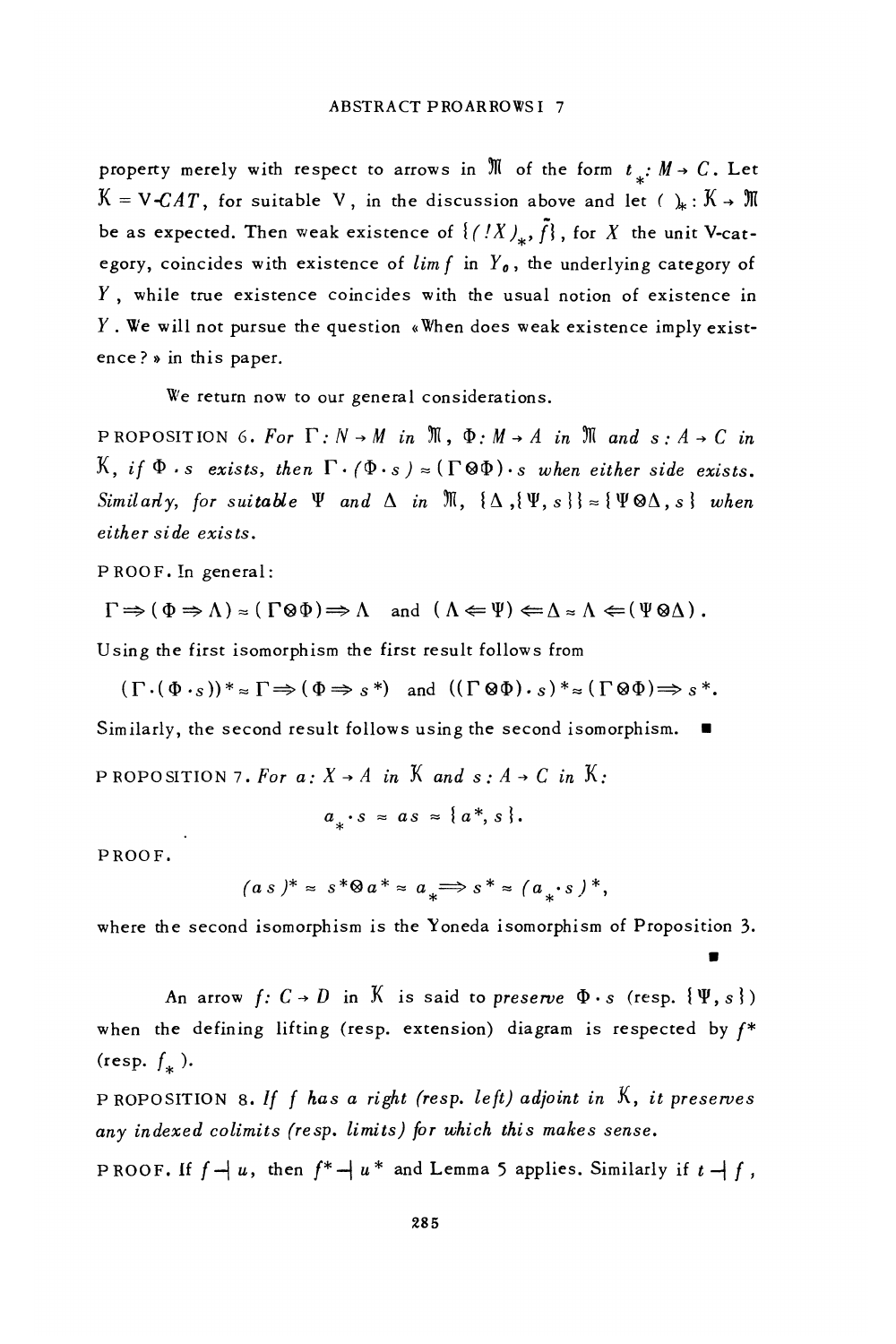$t_{*}$  +  $f_{*}$ .

PROPOSITION 9 (Formal criterion for representability). For  $\Phi: A \rightarrow B$  in  $\mathfrak{M}$ , the following are equivalent:

(i)  $\Phi \approx f_*$  for  $f: A \rightarrow B$  in K.

(ii)  $\Phi \cdot l_B$  exists, is isomorphic to f and  $\Phi$  is left continuous.

(iii)  $\Phi \cdot l_B$  exists, is isomorphic to f and  $\Phi$  respects the lifting which defines  $\Phi \cdot l_R$ .

 $PROOF. (i) \rightarrow (ii).$ 

$$
\Phi \cdot I_B \approx f_* \cdot I_B \approx f
$$

by Proposition 7 and since  $\Phi \approx f_* \to f^*$ ,  $\Phi$  is left continuous by Lemma 5.  $(ii) \rightarrow (iii)$ . Trivial.

 $(iii) \rightarrow (i)$ . We have that



is a right lifting respected by  $\Phi$ . Applying Proposition 2 of  $[S\&W],$  $\Phi$  +  $f^*$ . But  $f_*$  +  $f^*$ , hence  $\Phi \approx f_*$ .

For arrows

$$
A \xrightarrow{f} B
$$

in K, an immediate consequence of Axioms 2 and 3 is that  $f \rightarrow u$  in K iff  $f^* \approx u$  in  $\mathbb{N}$ . (Recall that the latter in our «hom» notation is  $A[f, 1] \approx$  $B[1, u]$ . It follows that  $A[bf, a] \approx B[b, a u]$  for all  $a: X \rightarrow A$  and b:  $Y \rightarrow B$ .) We leave the reader the simple task of formulating the duals of Proposition 9 and its corollary below.

COROLLARY 10 (Formal adjoint arrow Theorem). For  $f: B \rightarrow A$  in  $K$ , the following are equivalent:

(i) f has a right adjoint u in  $K$ .

(ii)  $f^* \cdot l_B$  exists, is isomorphic to u and f preserves all indexed colimits.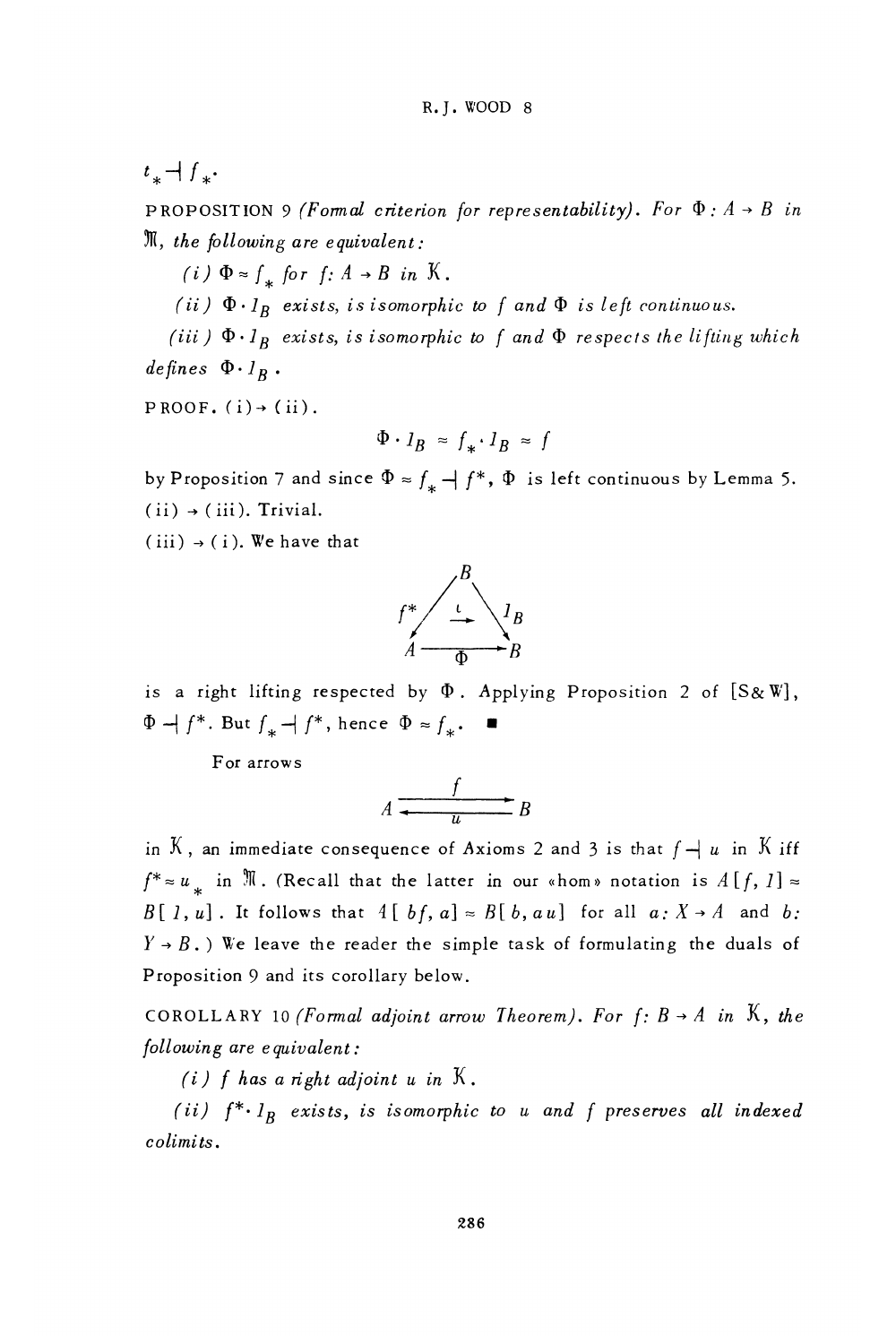(iii)  $f^* \cdot l_R$  exists, is isomorphic to u and f preserves it.

We should perhaps remark here that «f preserves all indexed colimits» is in general a weaker statement than  $*f*$  is left continuous», since there may be few indexed colimits with codomain  $B$ . The proof of Proposition 8 shows of course that left adjoints have the stronger property.

Following [L] and  $[S_1]$  an object B in K is said to be *Cauchy* complete if, for every M, every left continuous  $\Phi : M \rightarrow B$  is isomorphic to one of the form  $b_{\perp} : M \rightarrow B$ . An object B in K is said to be very total if, for every M,  $\Phi \cdot I_R$  exists for every  $\Phi : M \rightarrow B$ . So, immediately from Proposition 9, we have «very total implies Cauchy complete». Suitably tempering the notion of very total with size requirements yields the notion of «total» in  $[S\&W]$ . For many  $\overline{K}$  this is a much more important concept and will be dealt with in a later paper.

#### 3. RELATIVE ADJUNCTIONS, POINTWISE EXTENSIONS.

A transformation



in  $K$  is said to be a relative unit for s as a left adjoint of t relative to *j* if ( )\* applied to it yields a right extension diagram in  $\mathbb{N}$ . I.e., iff  $s^* \approx j^* \Leftarrow t^*$ . Using Proposition 3 we can write this as  $B[s, 1] \approx C[j, t]$ . Relative counits are defined similarly via ().

P ROPO SITION 11. Relative adjunctions are absolute liftings.

P ROOF. Consider the diagram above,

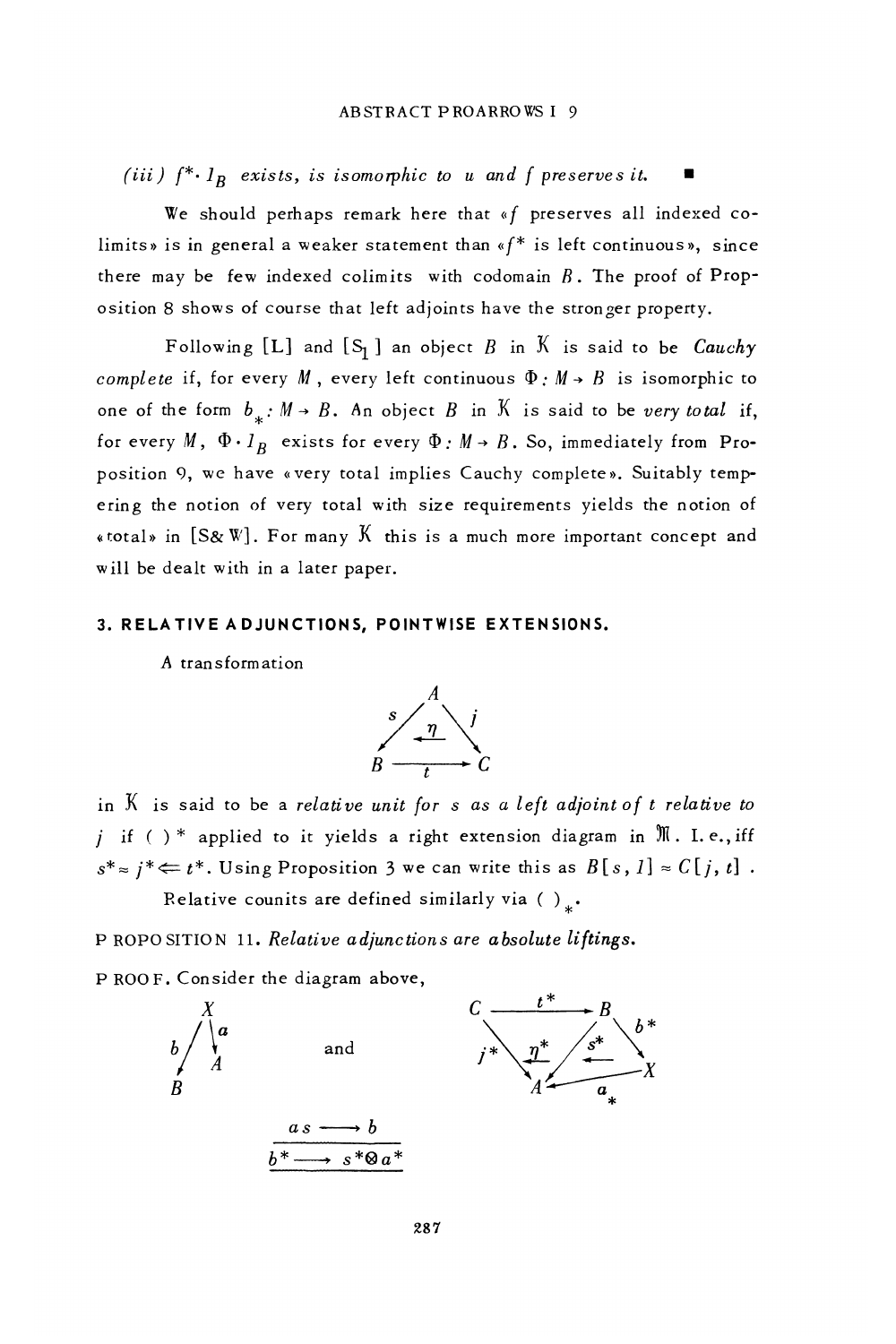$$
\frac{b^* \otimes a_* \longrightarrow s^*}{t^* \otimes b^* \otimes a_* \longrightarrow j^*}
$$
\n
$$
\frac{t^* \otimes b^* \longrightarrow j^* \otimes a^*}{a j \longrightarrow b t}
$$

An arrow  $j: A \rightarrow B$  in K is said to be fully faithful if the transformation  $\overline{j}: l_A \rightarrow j_* \otimes j^*$  in  $\overline{\mathbb{N}}$  is an isomorphism. In other words, j is fully faithful iff



is the unit for a relative adjunction (A[1, 1]  $\approx B[j, j]$ ).

For  $K = V - CAT$  (equipped with the usual ()<sub>x</sub>:  $K \rightarrow M$ ) it is easy to see that the above definition coincides with that of V-fully faithful. On the other hand, to say that the diagram above is an absolute lifting diagram is to say that the underlying functor of the V-functor  $j$  is fully faithful. So for general  $K$  the converse of Proposition 11 does not hold.

PROPOSITION 12. If



is an absolute left lifting and either j is a left adjoint or t is a right adjoint, then the diagram is a relative adjunction.

PROOF. If  $j \rightarrow r$  then by Proposition 1 of [S&W] the following diagram is an absolute left lifting:



It follows that  $s \to tr$  and  $B[s, 1] \approx A[1, tr] \approx C[j, t]$ . If  $f \to t$  we have  $s \approx j f$  and  $B[s, 1] \approx B[jf, 1] \approx C[j, t]$ .

PROPOSITION 13. For j:  $A \rightarrow B$  in K, if j has a right adjoint (resp. left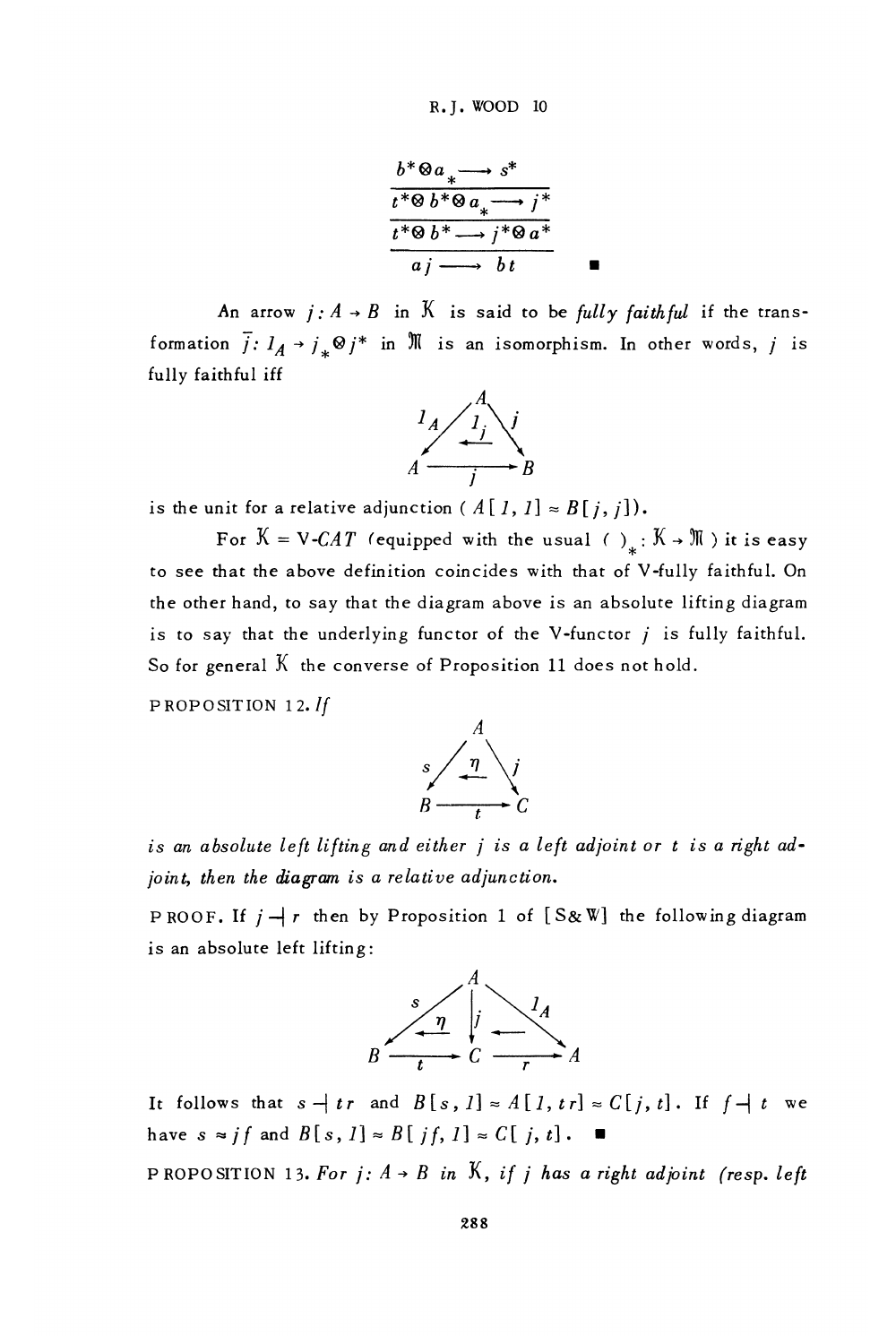adjoint) with unit  $\eta$  (resp. counit  $\epsilon$ ), then the following are equivalent:  $(i)$  j is fully faithful.

(ii) For all X the functor  $K(X, j)$  is fully faithful.

(iii)  $\eta$  (resp.  $\epsilon$ ) is an isomorphism.

PROOF. (ii) just says that



is an absolute left (and right) lifting, so the equivalence of (i) and (ii) follows from Propositions 11 and 12.

(ii)  $\longleftrightarrow$  (iii). In case  $j \rightarrow r$  with unit  $\eta$ , consider



By Proposition 1 of  $[S\&\mathbb{W}]$  the left triangle is an absolute left lifting ((ii)) iff the composite triangle is an absolute left lifting. Since  $I_A \rightarrow I_A$  the latter is the case iff  $\eta$  is an isomorphism.  $\blacksquare$ 

A transformation



in  $K$  is said to exhibit  $k$  as a pointwise left (resp. right) extension of f along j if ( )\* (resp. ( ) ) applied to it yields a right lifting (resp. extension) diagram in  $\mathbb N$ , i.e. iff  $k \approx j^* \cdot f$  (resp.  $k \approx \{j_*, f\}$ ).

In fact it is clear that ordinary extensions are just weak indexed colimits and limits of the types above, so pointwise extensions are extensions.

PROPOSITION 14. For  $\kappa$  in either case as above, if j is fully faithful, then  $\kappa$  is an isomorphism.

PROOF. For  $k \approx j^* \cdot f$ :